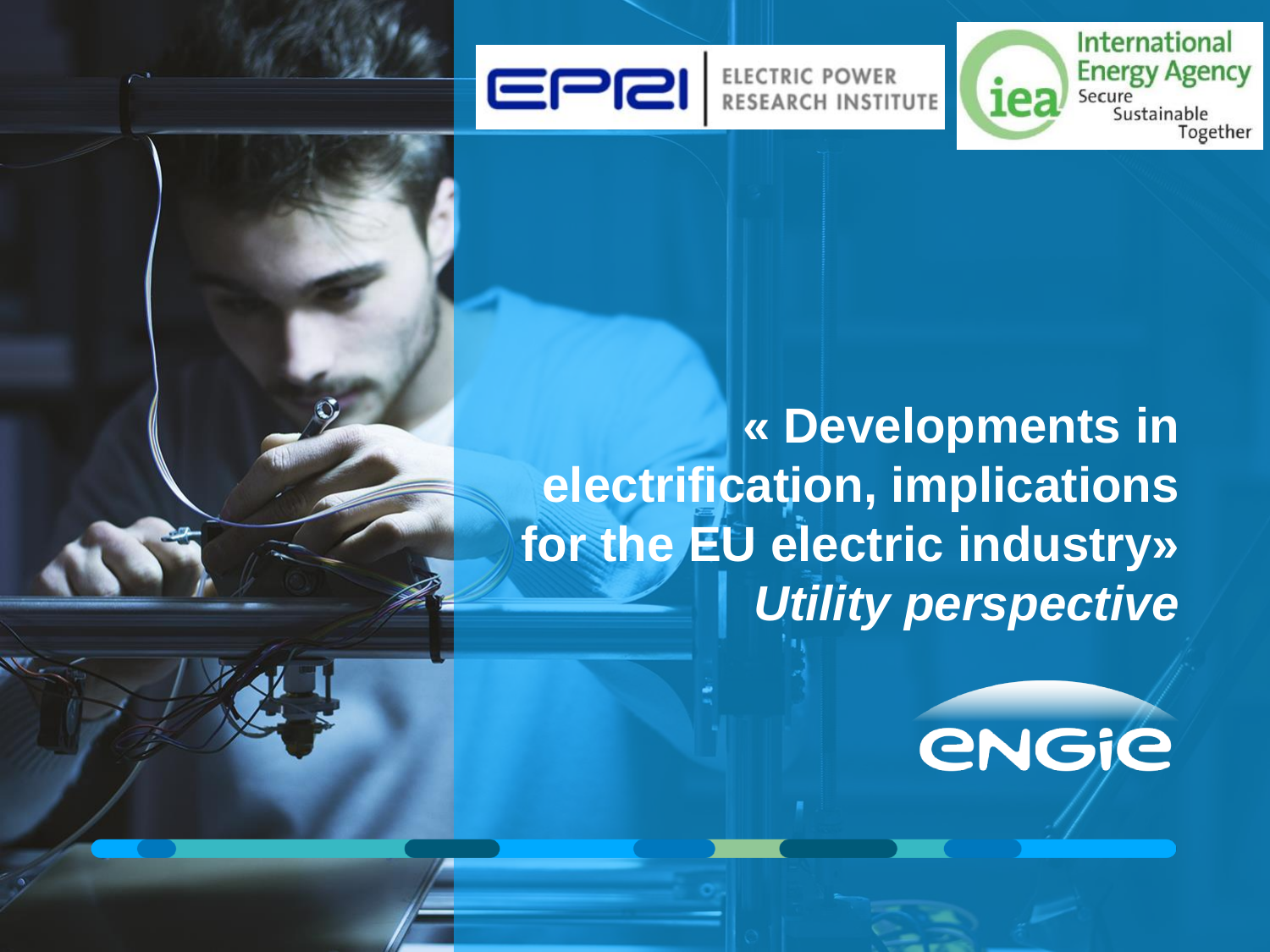# **Significant threats to Utilities' existing models and asset bases…**

- "Dispatchable RE" are increasingly competitive, and offer a way to secure both access to and cost of energy while satisfying green objectives
- Rapid expansion of electric mobility expected to grow electricity demand everywhere
- Integration of distributed generation resources made possible with digital solutions
- Important pledges and public engagements made across sectors and geographies (E.g. R100, EV100 and similar initiatives, political momentum…)
- Growing individual interest to be an active player of the "energy revolution"…
- … matched by interest from industrial and commercial activities to better integrate with the neighboring communities (E.g. Community Solar / Energy Communities)
- Potential for game-changing competitive "green H2", with flexible uses far beyond "just" transportation

**… and major opportunities for growth and value creation in both existing and emerging businesses**

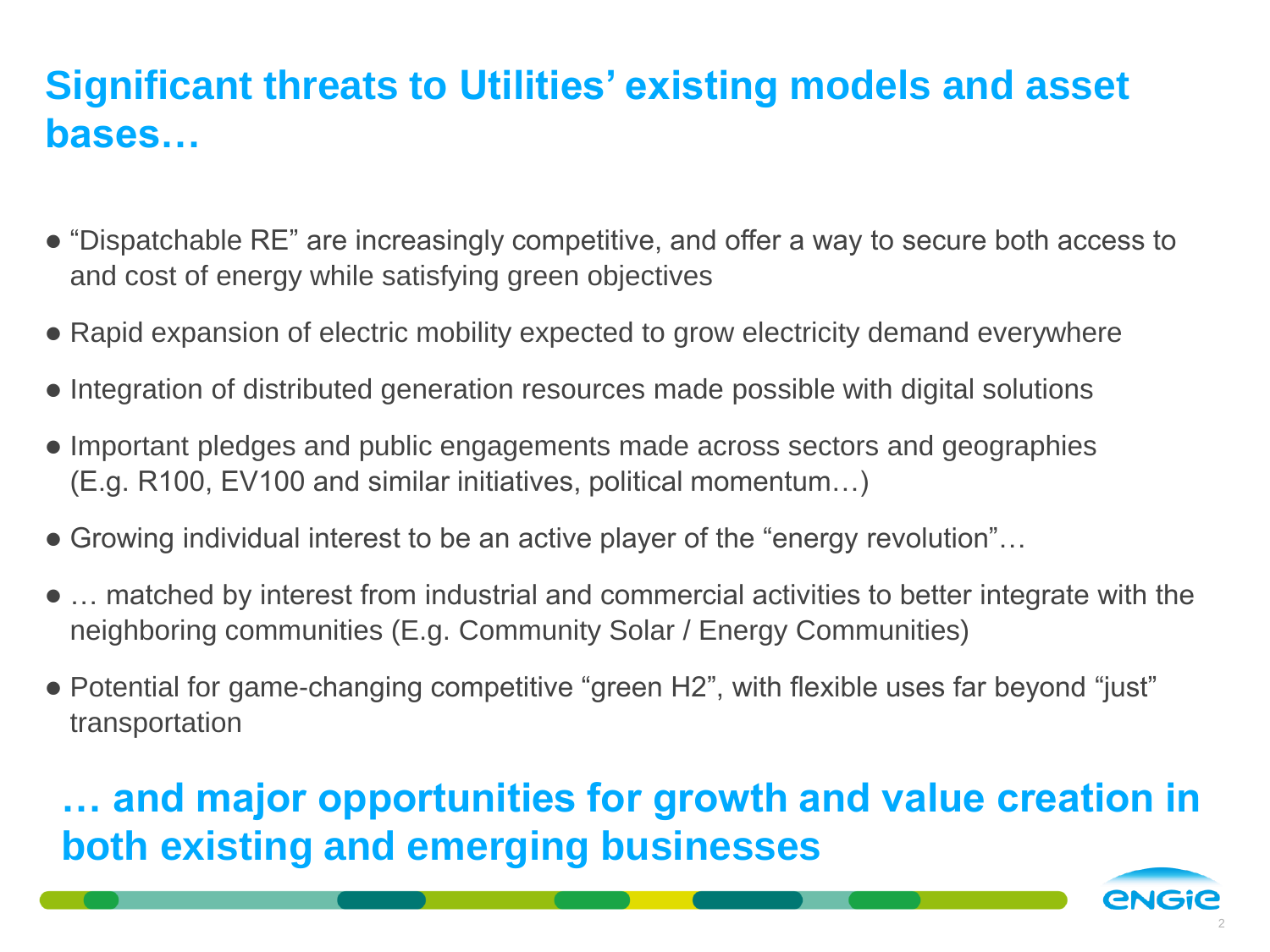**The electric system is moving from a « pyramidal » into a « many-to-many » decentralized structure**





**Pyramidal** (centralized)



Grid operation

**Many-to-Many** (decentralized)

System management

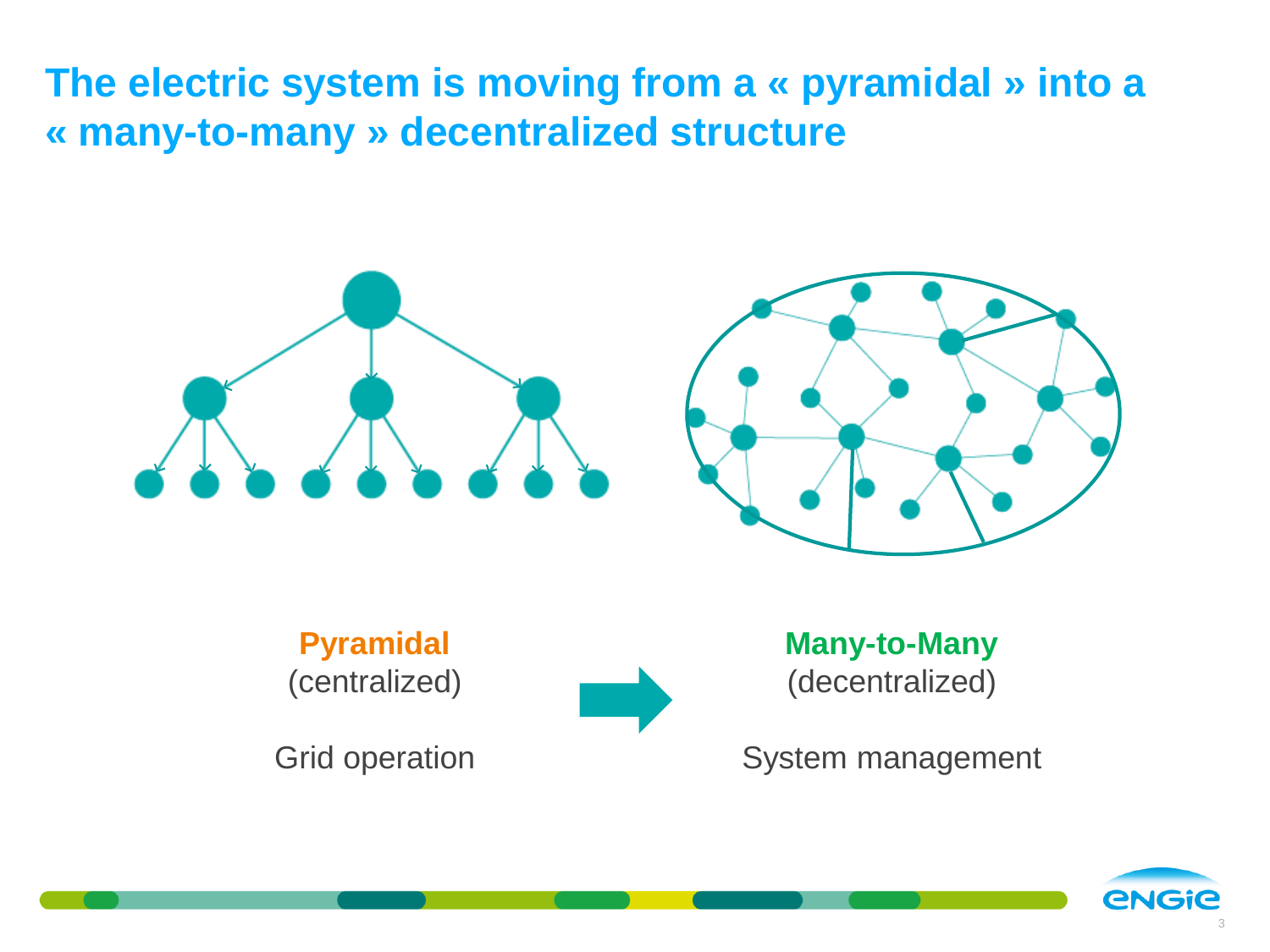# **The electric system is evolving very fast… but its market design is not**



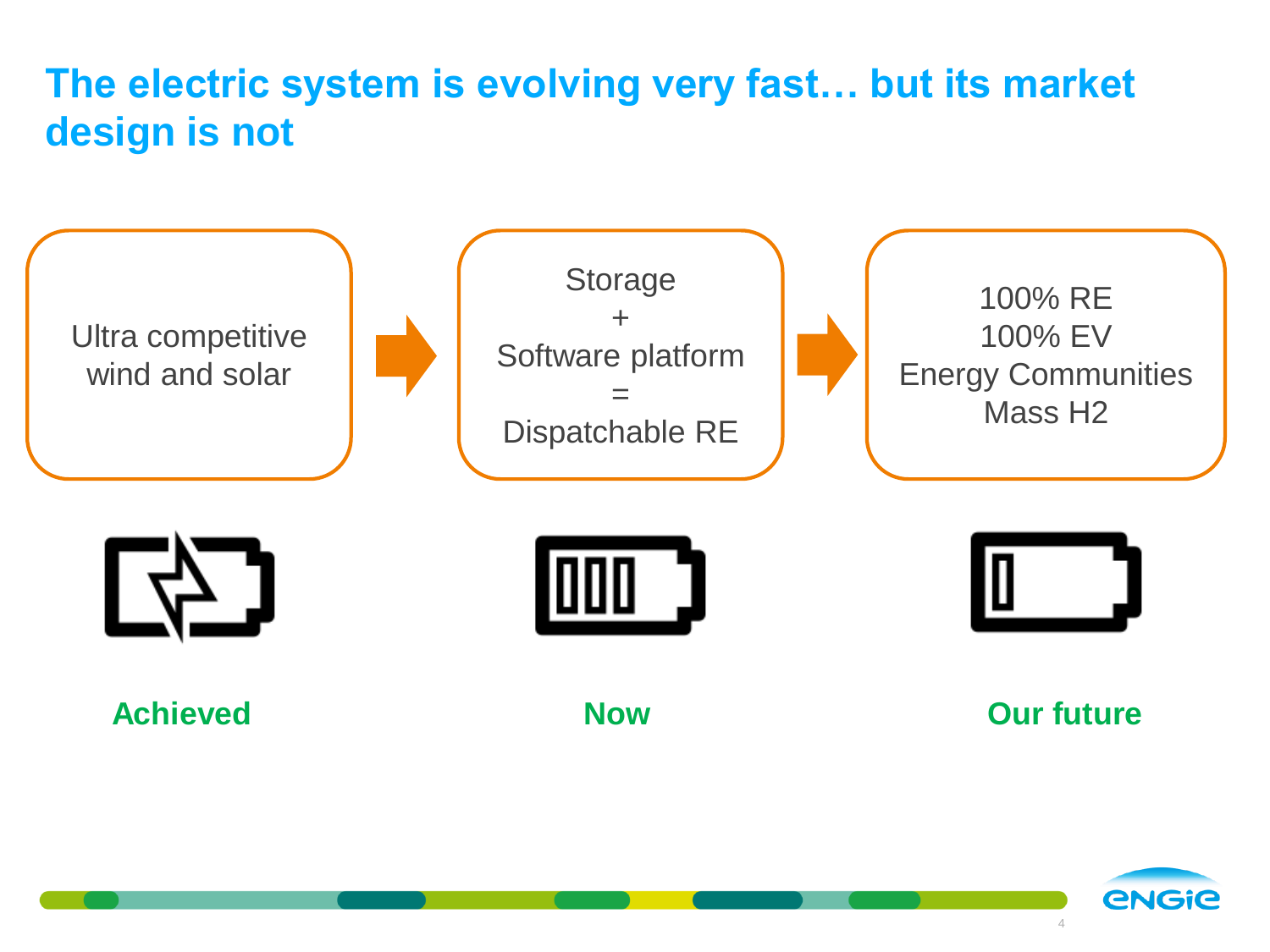#### **Will the market design ever catch up?**

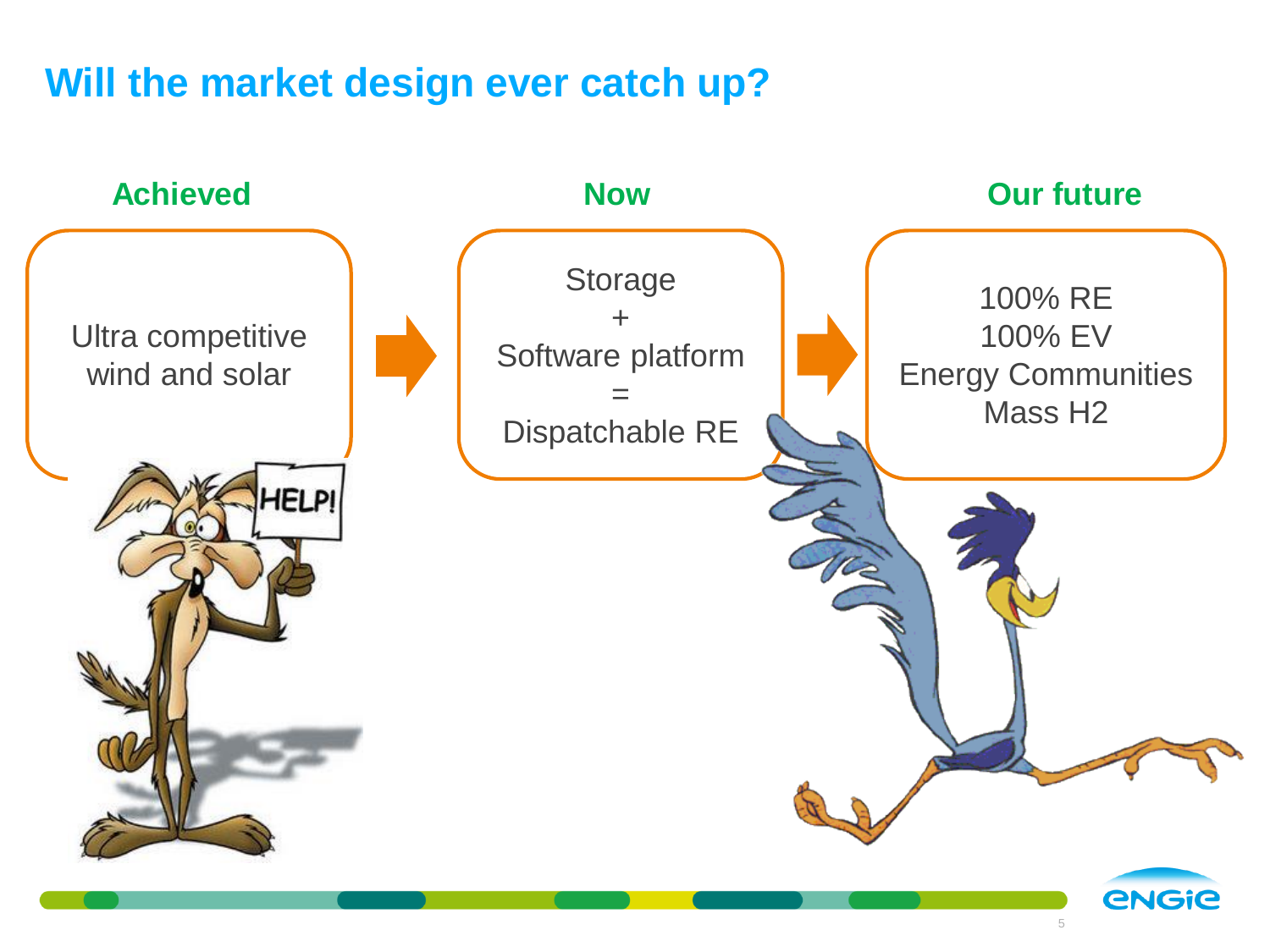# **The electric system needs flexibility, the market should provide the conditions for the right infrastructure to be deployed**

- The electric system will need (lots of) distributed flexibility to ensure shared  $\blacksquare$ security of supply and provide responses to
	- increasing shares of variable RE generation
	- growing distributed generation
	- demand surge associated with large scale EV deployment
- Flexibility services are available (or rapidly emerging) at competitive conditions:  $\frac{1}{2}$ mass-scale and distributed storage, multi-fluid applications like P2G, DRM services…
- For flexibility to be available where it's needed, important investments will be necessary
- Viable business models are essential to ensure competitive costs and solidarity among consumers
- In addition, important investments in innovation should continue to push for new solutions… and for additional cost reductions

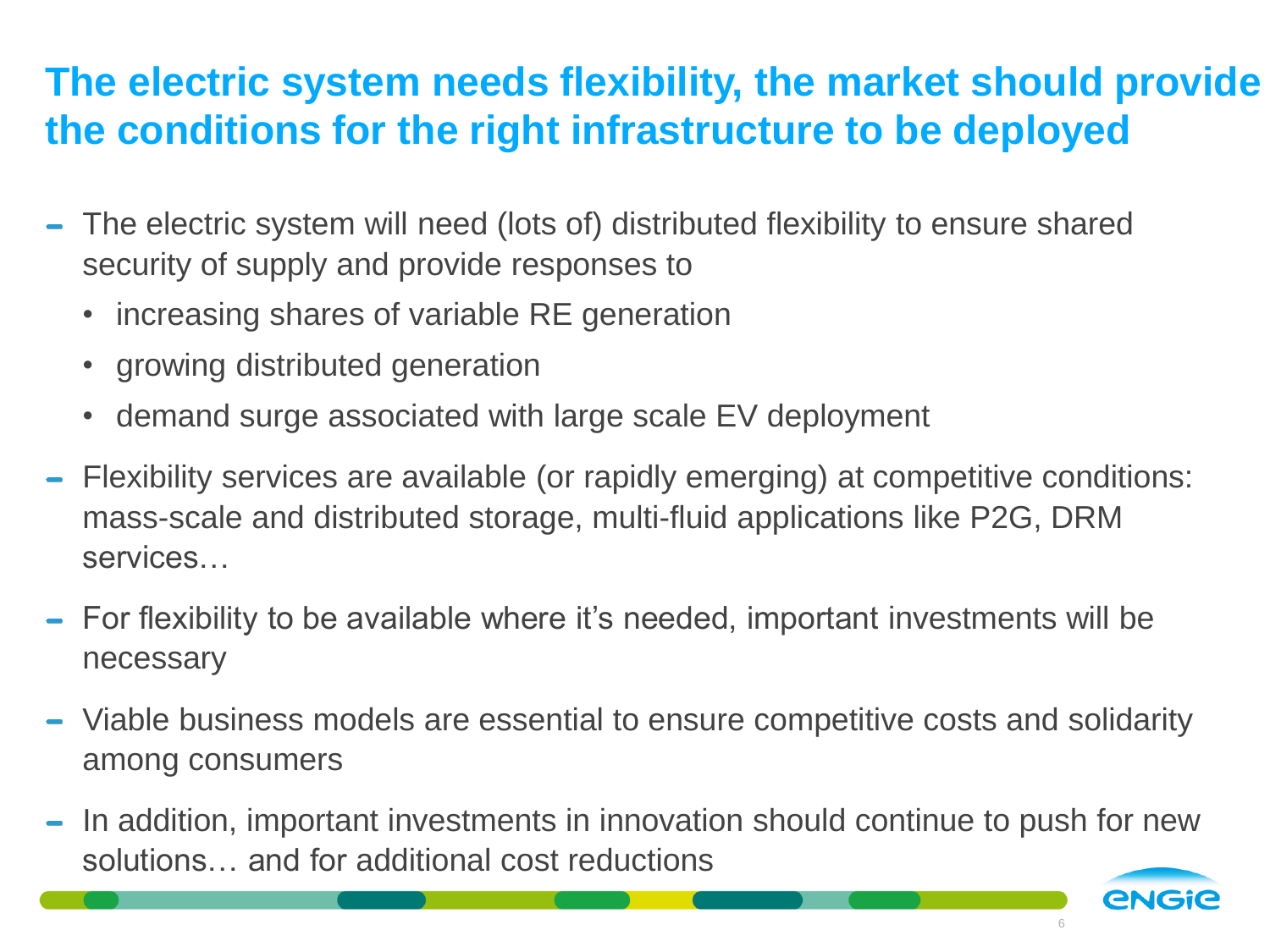# **Homogenization will be important - departing points remain somehow dissimilar across EU**

#### **Example : Status of European Demand-Response markets**

| Country                  | <b>Ancillary services</b>                    | Energy | Capacity                        | <b>Distribution</b> |
|--------------------------|----------------------------------------------|--------|---------------------------------|---------------------|
| Austria                  |                                              |        |                                 |                     |
| Belgium                  |                                              |        |                                 |                     |
| Finland                  |                                              |        |                                 |                     |
| France                   |                                              |        |                                 |                     |
| Germany                  |                                              |        |                                 |                     |
| Ireland                  |                                              |        |                                 |                     |
| The Netherlands          |                                              |        |                                 |                     |
| Norway                   |                                              |        |                                 |                     |
| Switzerland              |                                              |        |                                 |                     |
| <b>U.K.</b> (GB)         |                                              |        |                                 |                     |
|                          |                                              |        |                                 |                     |
| Market access<br>granted | Restricted access &<br>limited participation | Pilot  | No participation or<br>activity | No access           |
|                          |                                              |        |                                 |                     |

- Demand-response aggregators now cover the full spectrum of applications within Europe
- Companies are most active in the ancillary services and capacity markets but also bid directly into energy markets and offer support to transmission and distribution operators
- Some license their technology platforms to utilities or system operators.
- Most are interested in storage, but RE and electric vehicles are also in play

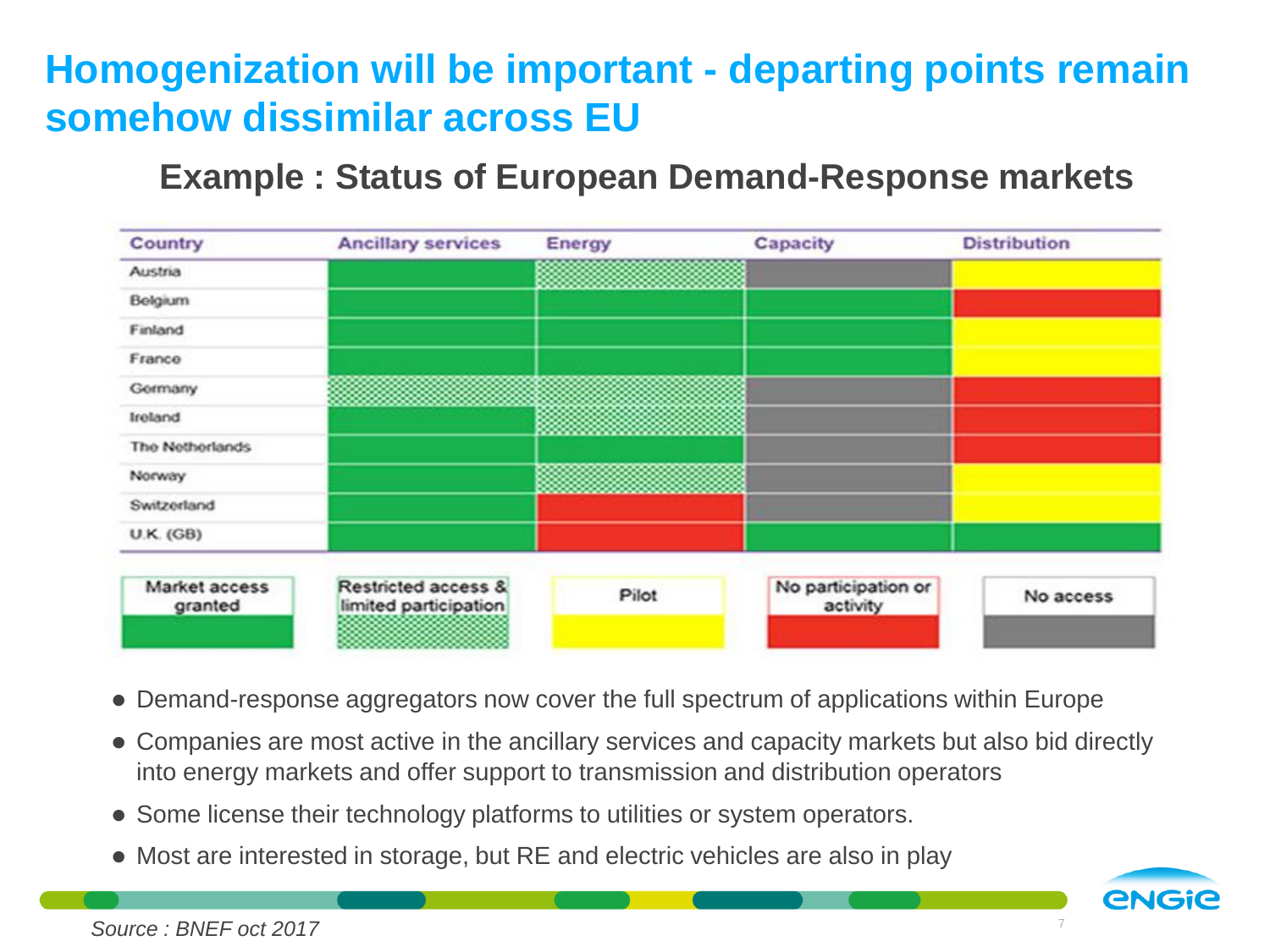**While some markets take their time… others are (very) quickly reacting to create the necessary schemes to address its immediate flex needs**



• **Hourly electricity pricing, and advance estimates by nodes allow for fine bidding of available capacity**



• **Anticipating upcoming nodal congestions, just launched new mechanism of « advanced purchase of dispatching rights» for new RE capacity to be contracted between private parties (off RE tenders, no state aids)**



- In the meantime in France :
	- Energy Transition Act allowed « prosumers » scheme
	- Complementing decrees detailed the scheme
	- but still unclear on how to deal with local distribution pricing